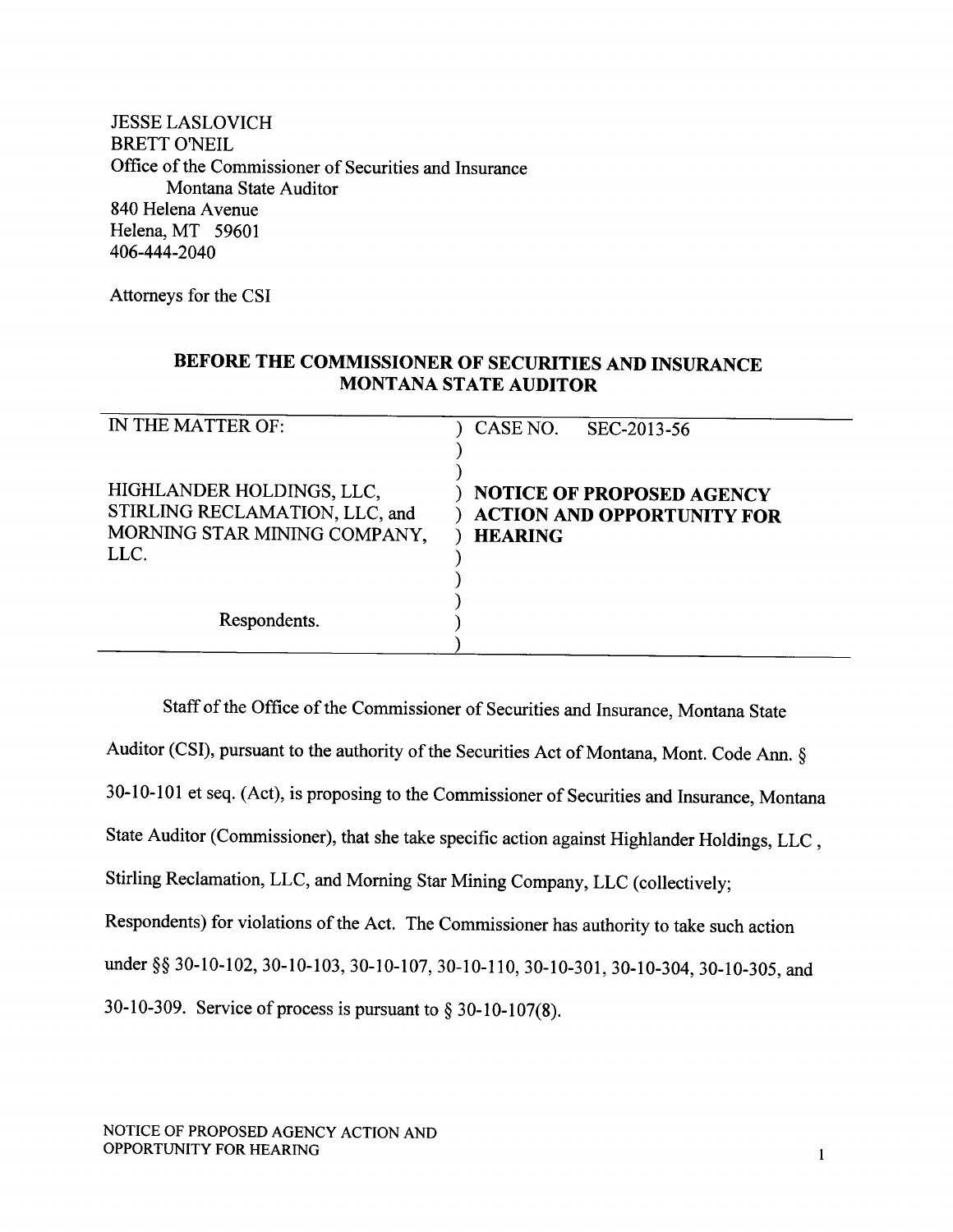#### REASONS FOR ACTION

There is probable cause to believe that the following facts, if true, justify and support such specific action. Furthermore, there is reason to believe that the following facts will be proven true, and, therefore, justify and support the relief requested.

#### ALLEGATIONS OF FACT

1. On March 29,2012, the CSI received an investor complaint concerning Highlander Holdings, LLC (Highlander), Stirling Reclamation, LLC (Stirling), and Moming Star Mining, LLC (Moming Star);

2. A CSI investigation revealed that Respondents were part of an investment model based on the exploration of properties in Idaho containing legacy mining claims.

3. Approximately 63.75 Highlander units were sold to investors into and out of Montana. An investment in a Highlander unit resulted in the investor receiving equal shares in Morning Star and Stirling. A Highlander unit was a share in the company, but investors oftentimes paid differing amounts for their investment as compared to other investors. Investors invested an aggregate of \$4,819,167 for their ownership in Respondents' companies, for an average investment of \$75,594 per unit.

4. Investors were told their investment proceeds would directly benefit Highlander and Morning Star. Each investor, respectively, signed an agreement to that effect.

5. Highlander's Operating Agreement prohibited the sale of units without registration.

6. Respondents' units were never registered with the CSI or with the Securities and Exchange Commission (SEC), nor were they exempt from registration under Regulation D of the Securities Act of 1933.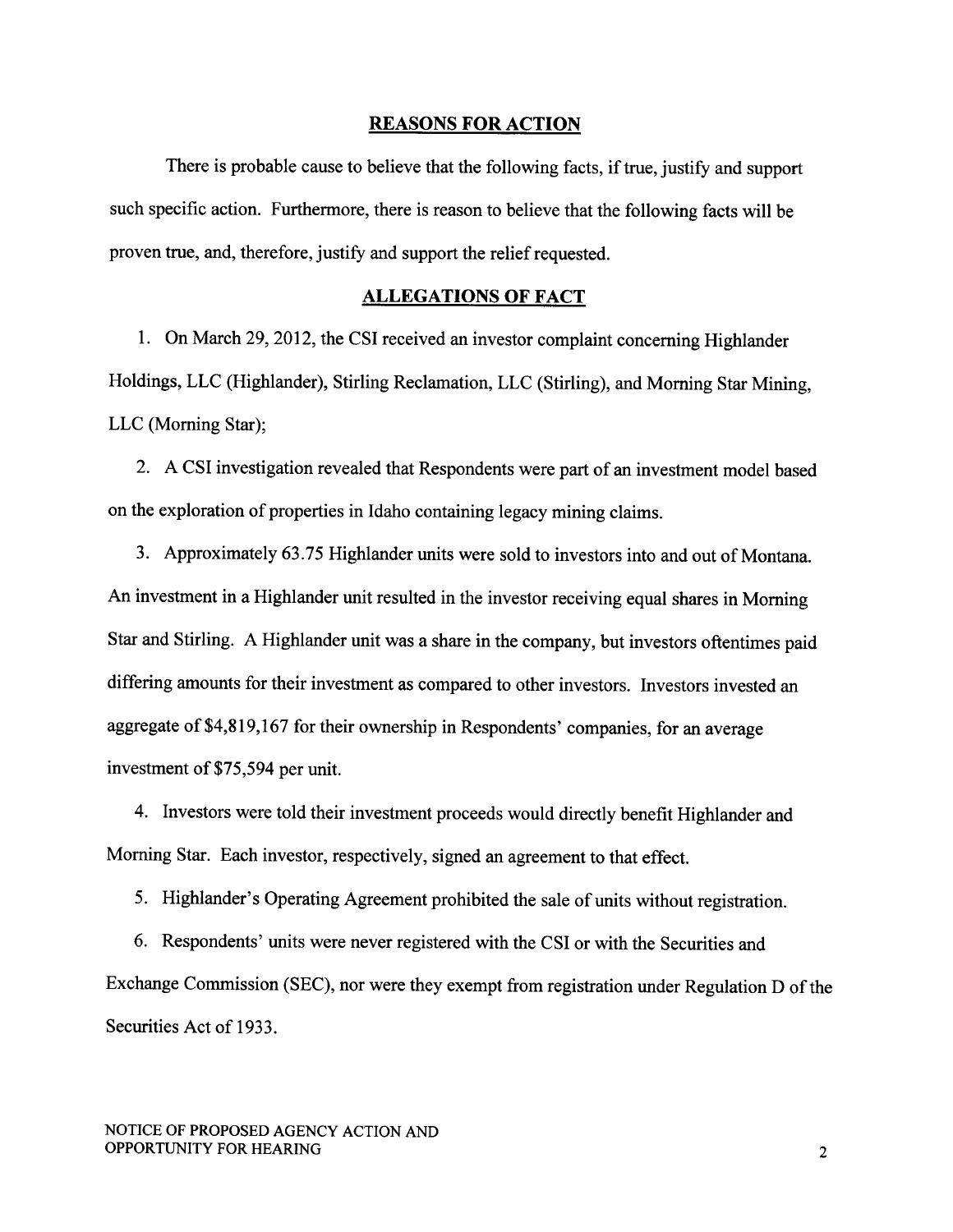7. Investor money did not go directly to Highlander, but was instead funneled through Highlander's president Robert McKay, and, in most cases, given to Highlander as a loan. This arrangement was not disclosed to investors.

8. Highlander investors received neither a prospectus nor the requisite disclosure information, including Respondents' business and properties, offering price factors, use of proceeds, capitalization, description of securities, plan of distribution, ongoing and potential litigation, federal and state tax aspects, financial statements, and dilution.

#### CONCLUSIONS OF LAW

1. The Commissioner has jurisdiction over this mater pursuant to  $\S 30$ -10-101 et seq.

2. A "person" is an individual, a corporation, a partnership, or an association. § 30-10-103(16).

3. Respondents are all persons.

4. A security is any note, debenture, evidence of indebtedness, investment contract, or certificate of interest or participation in an oil, gas, or mining title or lease or in payments out of production under a title or lease, or any interest or instrument commonly known as a security. \$ 30-10-103(22).

5. Highlander, Morning Star and Stirling units are securities.

6. An issuer is any person who issues or proposes to issue a security.  $\S 30-10-103(13)$ .

7. Highlander, Moming Star and Stirling issued securities in, into and from Montana.

8. It is unlawful for any person, in connection with the sale of a security in, into or from the state of Montana, to engage in any act, practice, or course of business that operates or would operate as a fraud or deceit upon any person.  $\S 30-10-301(1)(c)$ .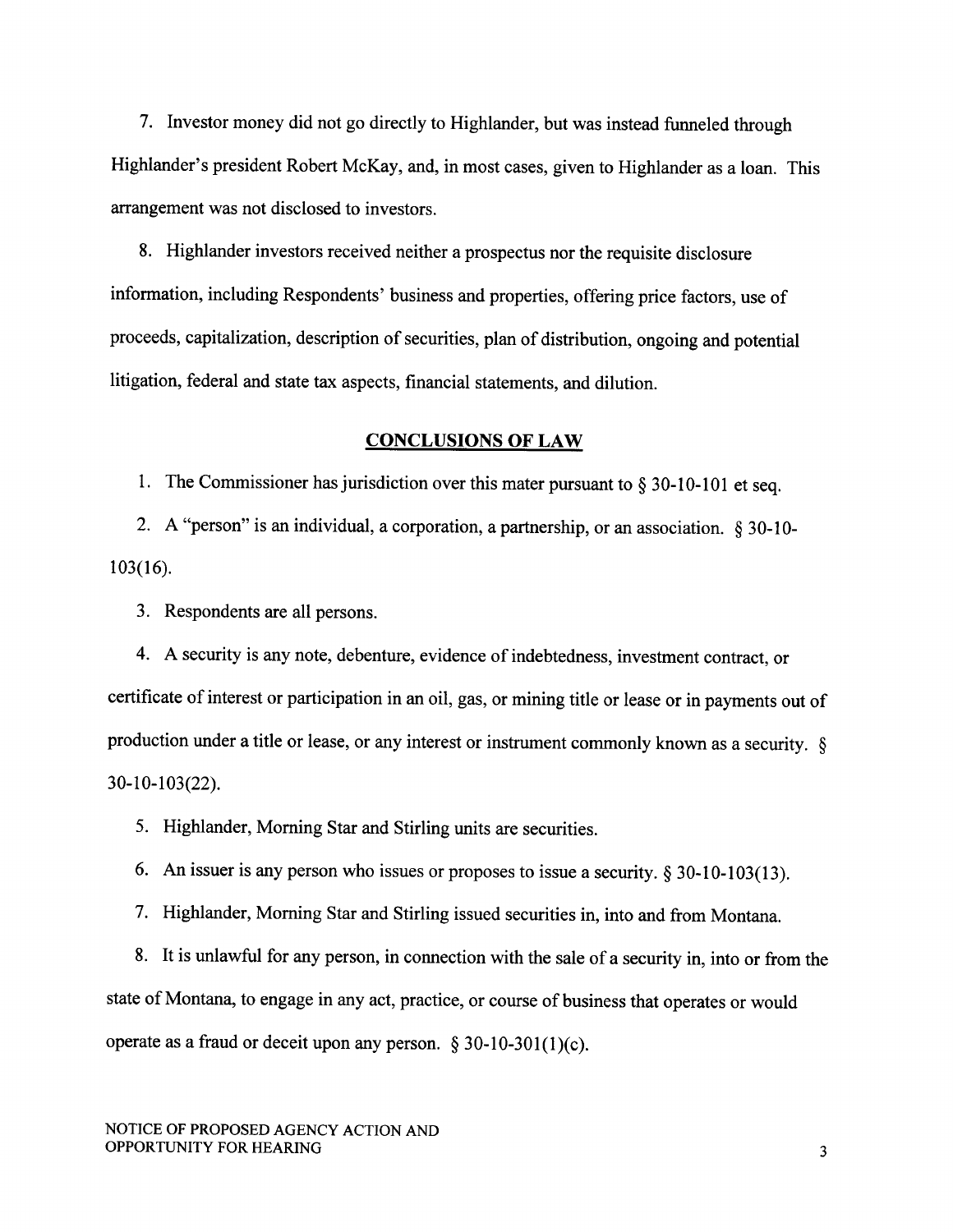9. It is fraudulent to engage in conduct such as nondisclosure, incomplete disclosure or misstatement of material facts. Admin R. Mont.  $6.10.401(g)$ .

10. Highlander issued securities which operated as a fraud or deceit when its issuing documents contained contradictory information and when it did not include the requisite disclosure information.

#### RELIEF REOUESTED

WHEREFORE, the CSI seeks the following relief:

1. Pursuant to \$ 30-10-305, imposition of a fine not to exceed \$5,000 for each identifiable violation of the Act.

2. Pursuant to \$ 30-10-309, restitution for all financial losses incurred by investors in Respondents' enterprises. In the event funds are unavailable, an order granting equitable ownership of Respondents' assets commensurate with paid-in capital.

3. Any other relief deemed just and proper.

#### STATEMENT OF RIGHTS

You are entitled to a hearing to respond to this notice, and to present evidence and arguments on all issues involved in this case. You have a right to be represented by an attorney at any and all stages of this proceeding. You may demand a formal hearing before a hearing examiner appointed by the Commissioner pursuant to the Montana Administrative Procedure Act,  $\S$  2-4-601 et seq., including  $\S$  2-4-631. If you demand a hearing, you will be given notice of the time, place, and the nature of the hearing.

If you wish to contest the proposed action under the jurisdiction of the Commissioner, you must advise the Commissioner within l5 days of the date you receive this notice. You must advise the Commissioner of your intent to contest the proposed action by writing to NOTICE OF PROPOSED AGENCY ACTION AND OPPORTUNITY FOR HEARING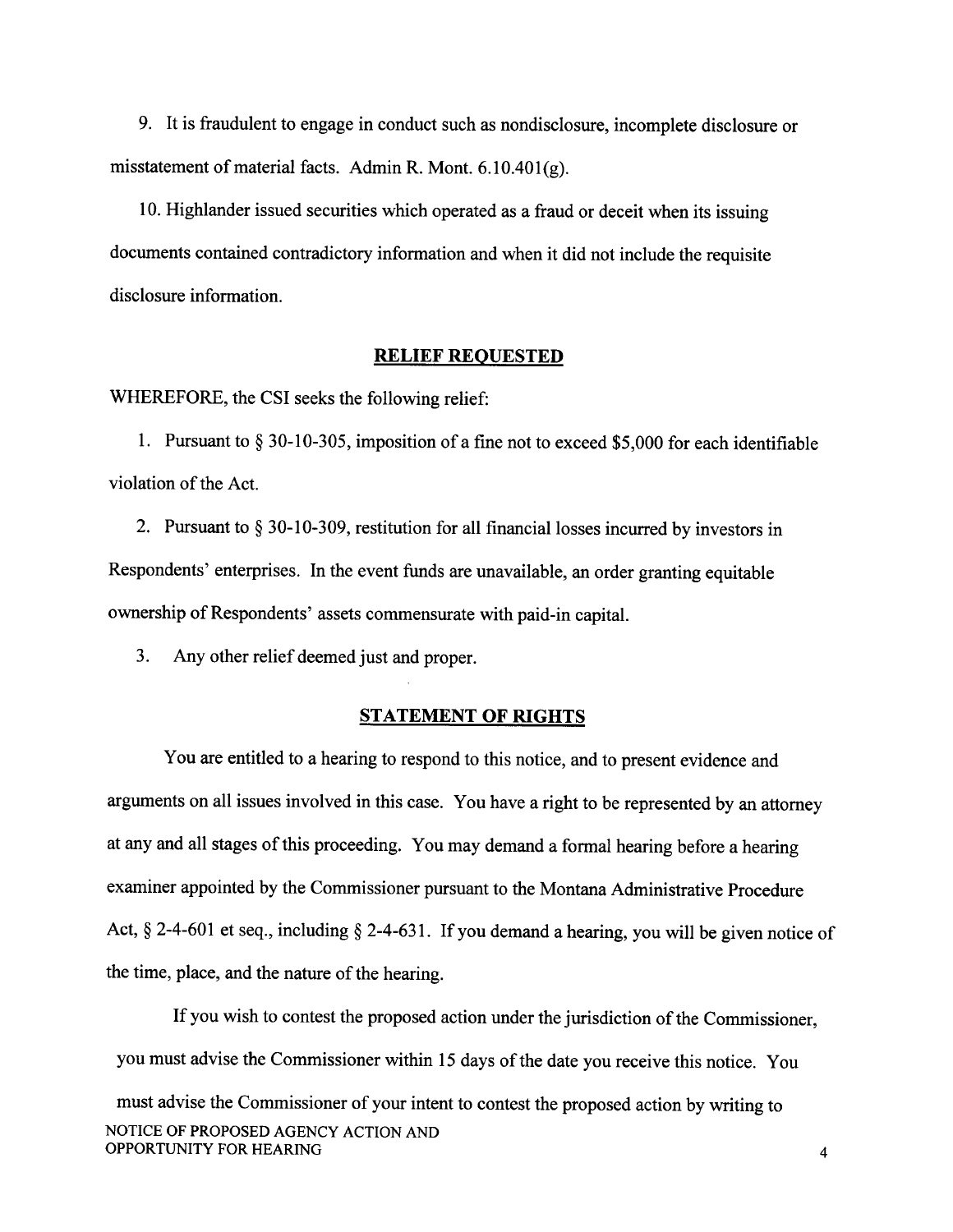Brett O'Neil, Office of the Commissioner of Securities and Insurance, Montana State Auditor, 840 Helena Avenue, Helena, Montana 59601. Your letter must clearly indicate whether you demand a hearing, or whether you waive formal proceedings and, if so, what informal proceedings you prefer for disposition of this case. Should you request a hearing on the matters raised in this Notice, a hearing must be held within a reasonable period of time unless postponed by mutual consent of the parties, pursuant to \$ 30-10-305.

Should you request a hearing, you have the right to be accompanied, represented, and advised by counsel. If the counsel you choose has not been admitted to practice law in the state of Montana, he or she must comply with the requirements of *Application of American* Smelting and Refining Co. (1973), 164 Mont. 139, 520 P.2d 103, and Montana Supreme Court Commission on the Unauthorized Practice of Law v. O'Neil, 2006 MT 284, 334 Mont. 311, 147 P.3d 200.

## CONTACT WITH COMMISSIONER'S OFFICE

If you have questions or wish to discuss this matter, please contact Jesse Laslovich or Brett O'Neil, legal counsel for the CSI, at 840 Helena Avenue, Helena, MT, 59601, 406-444-2040. If you retain counsel, please make any contacts with this office through your attorney.

### POSSIBILITY OF DEFAULT

Failure to give notice or to advise of your demand for a hearing or informal procedure within 15 days will result in the entry of a default order imposing the disciplinary sanctions against you without further notice to you, pursuant to Mont. Admin. R. 6.2.101, and the Attorney General's Model Rule 10, Mont. Admin. R.1.3.214.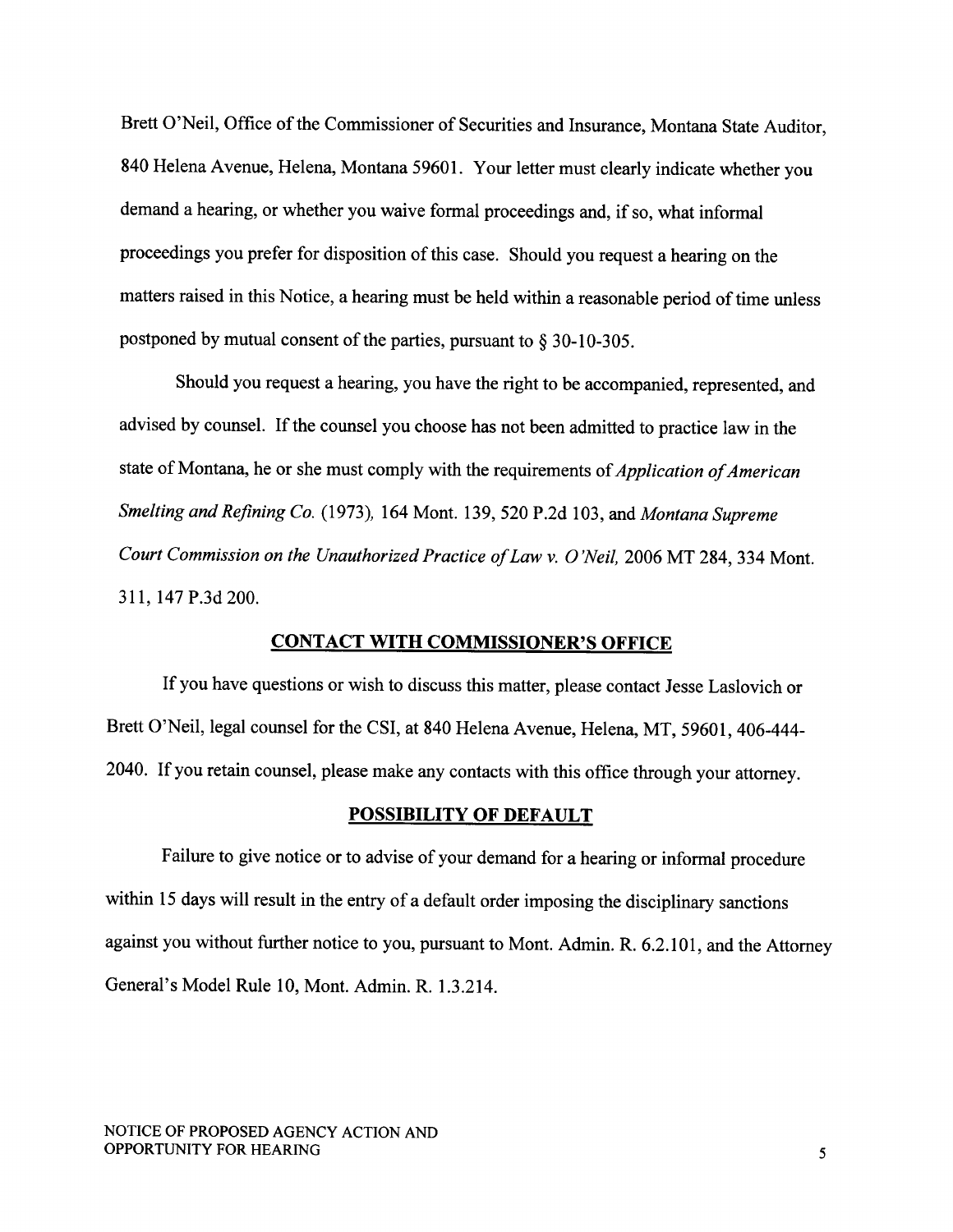DATED this  $29^{14}$  day of October, 2013 **JESSE LASLOVICH<br>BRETT O'NEIL** Attorney for the CSI